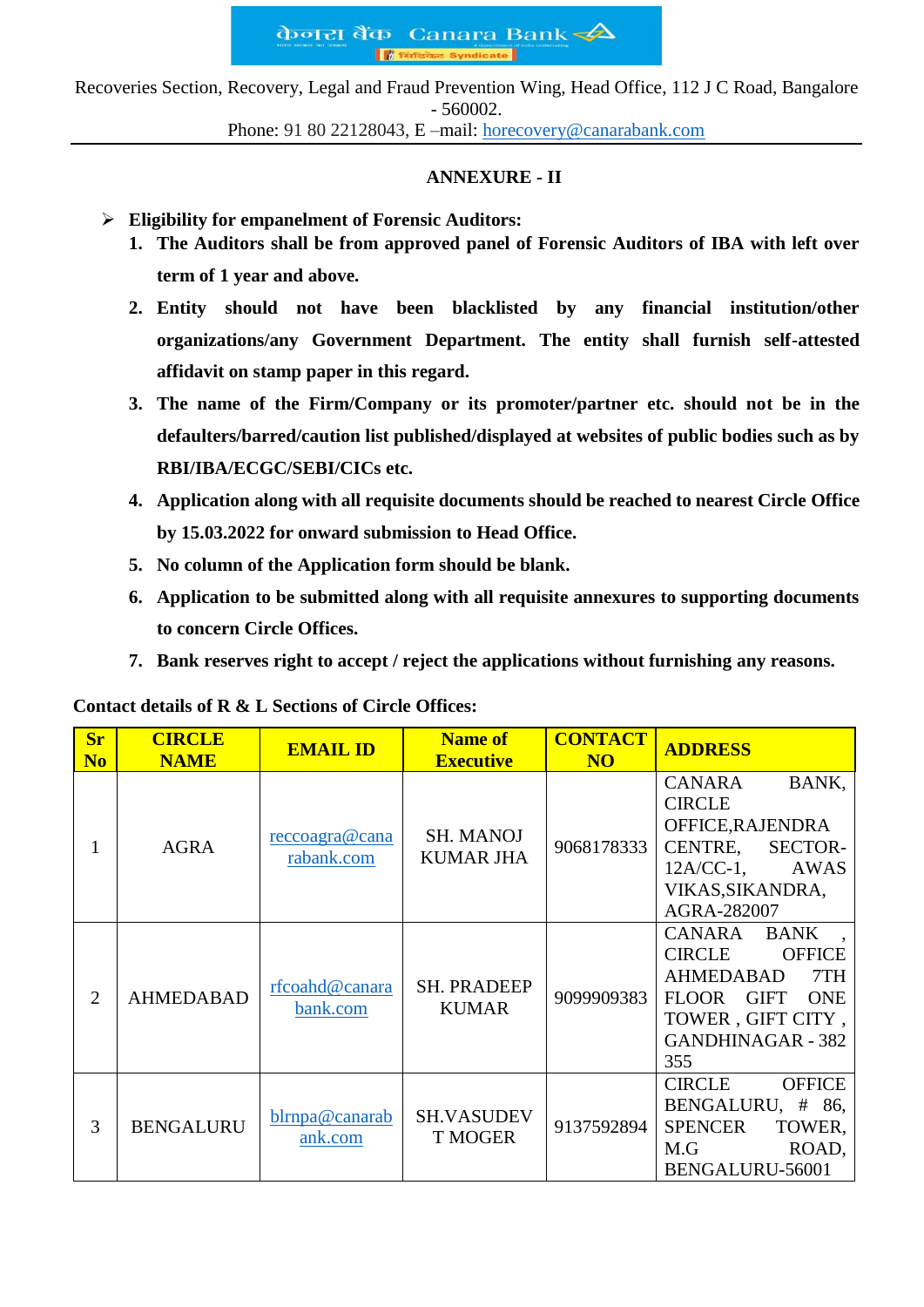केजरा बैंक Canara Bank ■  $\overline{\mathsf{base}}$  Syndicate

Recoveries Section, Recovery, Legal and Fraud Prevention Wing, Head Office, 112 J C Road, Bangalore - 560002.

Phone: 91 80 22128043, E –mail: [horecovery@canarabank.com](mailto:horecovery@canarabank.com)

| $\overline{4}$ | <b>BHOPAL</b>                 | reccobpl@canar<br>abank.com          | <b>SH.PRAVEEN</b><br><b>KUMAR</b><br><b>KAKKAR</b>    | 9650801571      | <b>CIRCLE</b><br><b>OFFICE</b><br><b>BHOPAL PLOT NO 4</b><br><b>PSP</b><br>AREA,<br><b>NEAR</b><br>AIIMS,<br><b>SAKET</b><br><b>NAGAR</b><br><b>BHOPAL-</b><br>462026                         |
|----------------|-------------------------------|--------------------------------------|-------------------------------------------------------|-----------------|-----------------------------------------------------------------------------------------------------------------------------------------------------------------------------------------------|
| 5              | <b>BHUBANESW</b><br><b>AR</b> | rlcobhu@canara<br>bank.com           | SH.MD<br><b>ISRAFIL</b>                               | 7077720555      | <b>CANARA</b><br>BANK,<br><b>CIRCLE</b><br>OFFICE,<br><b>BHUBANESWAR</b><br><b>PLOT</b><br>N <sub>O</sub><br>$1556(P)$ ,<br>1561(P), JAGAMARA,<br>KHANDAGIRI,<br><b>BHUBANESWAR</b><br>751030 |
| 6              | <b>CHANDIGARH</b>             | rlcochd@canara<br>bank.com           | <b>SH.JIWAN</b><br><b>SHANKAR</b><br><b>NIGAM</b>     | 9216118818<br>8 | <b>OFFICE</b><br><b>CIRCLE</b><br><b>CHANDIGARH</b><br>ADD: PLOT NO.<br>1,<br><b>SECTOR</b><br>$34-A$<br><b>CHANDIGARH</b><br>160022                                                          |
| $\overline{7}$ | <b>CHENNAI</b>                | recoverycochn<br>@canarabank.co<br>m | SRIK.<br><b>SIVAKUMAR</b>                             | 9445028360      | <b>CIRCLE</b><br><b>CHENNAI</b><br><b>OFFICE</b><br>NO:524, ANNA<br>SALAI, TEYNAMPET,<br>CHENNAI-600018                                                                                       |
| 8              | <b>DELHI</b>                  | reccodel@canar<br>abank.com;         | <b>SH. MANOJ</b><br><b>KUMAR</b>                      | 9560075062      | <b>CIRCLE</b><br><b>OFFICE</b><br>DELHI, DP CODE -<br><b>ANSAL</b><br>7400<br>38<br><b>TOWER</b><br><b>NEHRU</b><br>PLACE NEW DELHI<br>110019                                                 |
| 9              | <b>GUWAHATI</b>               | rlcoguw@canar<br>abank.com           | SH. A. S.<br><b>TALUKDAR</b>                          | 9127801613      | 1 ST FLOOR, DEE BEE<br>GRANDE, 6 MILE,<br>PANJABARI<br>ROAD,<br><b>GUWAHATI- 781022,</b><br><b>ASSAM</b>                                                                                      |
| 10             | <b>HUBBALLI</b>               | reccohub@canar<br>abank.com          | <b>SH. ASHOK T</b><br><b>BANTANAVA</b><br>$\mathbf R$ | 9482745769      | BANK,<br><b>CANARA</b><br><b>CIRCLE OFFICE, 2ND</b><br>FLOOR,<br><b>CENTRUM</b><br>BUILDING, GOKUL<br>ROAD, HUBBALLI,<br><b>PIN 580030</b>                                                    |
| 11             | <b>HYDERABAD</b>              | reccohyd@canar<br>abank.com          | <b>SH. SANJAY</b><br><b>KUMAR</b>                     | 8839090565      | <b>HYDERABAD</b><br>CIRCLE OFFICE, #10-<br>$3-163&10-3-163/A$ ,<br>PLOT NO. 85, BESIDE<br>RAIL<br>NILAYAM,<br><b>SIKANDERABAD</b><br>500026.                                                  |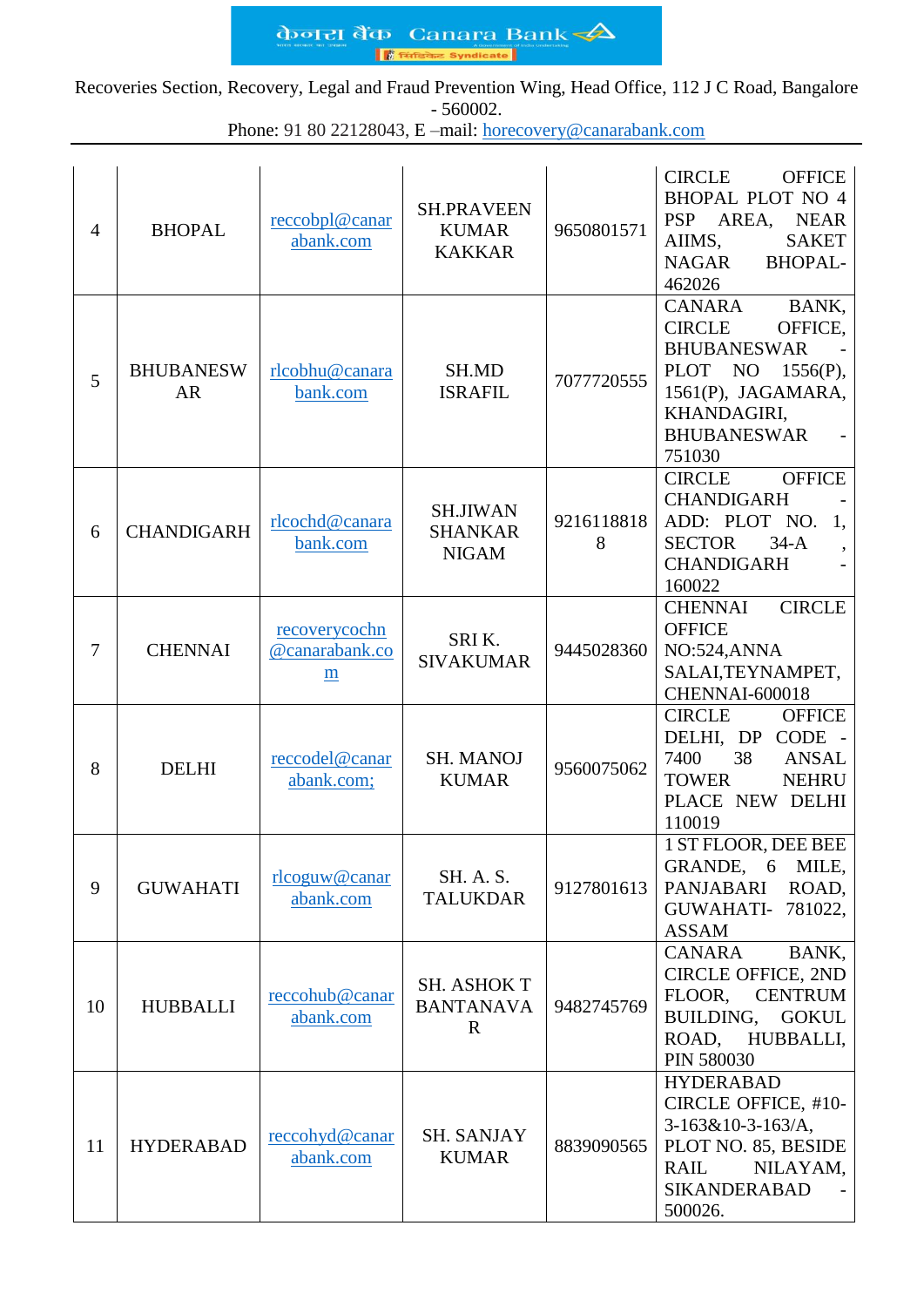केनरा बैंक Canara Bank  $\triangle$ In **Syndicate** 

Recoveries Section, Recovery, Legal and Fraud Prevention Wing, Head Office, 112 J C Road, Bangalore - 560002.

Phone: 91 80 22128043, E –mail: [horecovery@canarabank.com](mailto:horecovery@canarabank.com)

| 12 | <b>JAIPUR</b>    | recoverycoipr@<br>canarabank.com | <b>SH.SAJAL</b><br><b>SAMEER</b>                            | 7619604809 | <b>ORBIT MALL ,NEAR</b><br><b>CIVIL LINES METRO</b><br>STATION,<br><b>AJMER</b><br>ROAD,<br>JAIPUR-<br>302006, RAJASTHAN                                         |
|----|------------------|----------------------------------|-------------------------------------------------------------|------------|------------------------------------------------------------------------------------------------------------------------------------------------------------------|
| 13 | <b>KARNAL</b>    | rlcokar@canara<br>bank.com       | SH.<br><b>INDERJEET</b><br><b>SINGH</b>                     | 7889953025 | <b>CIRCLE</b><br>OFFICE,<br>KARNAL, BAY SITE<br>17, 18, SECTOR- 12,<br>KARNAL, PIN CODE-<br>132001                                                               |
| 14 | <b>KOLKATA</b>   | rlcokol@canara<br>bank.com       | <b>SH.SURYAMA</b><br><b>NI BEHERA</b>                       | 9556266131 | <b>KOLKATA</b><br><b>CIRCLE</b><br>OFFICE,<br><b>BELLS</b><br>HOUSE, 21, CAMAC<br>STREET, KOLKATA-<br>700016                                                     |
| 15 | <b>LUCKNOW</b>   | abhey@canarab<br>ank.com         | <b>SH.VIKASH</b><br><b>ANAND</b>                            | 9076666112 | LUCKNOW CIRCLE<br>OFFICE, VIPIN<br>KHAND, GOMTI<br>NAGAR, LUCKNOW-<br>226010                                                                                     |
| 16 | <b>MADURAI</b>   | reccomdu@cana<br>rabank.com;     | SH.<br><b>CHANDRASH</b><br><b>EKHAR</b><br><b>PANAKANTI</b> | 7019873276 | <b>CIRCLE</b><br>MADURAI<br>OFFICE, ST. MARY'S<br>CAMPUS, EAST VELI<br>STREET, MADURAI<br>625001.                                                                |
| 17 | <b>MANGALURU</b> | rlcomlr@canara<br>bank.com       | <b>SH.JANARDH</b><br><b>ANA</b><br><b>BHAKTHAK</b>          | 9880890657 | CANARA<br><b>BANK</b><br><b>BLDG, LIGHT HOUSE</b><br>HILL,<br><b>BALMATTA</b><br>ROAD, 575001.                                                                   |
| 18 | <b>MANIPAL</b>   | reccompl@cana<br>rabank.com      | SH.GIRISH B                                                 | 9846787665 | <b>CIRCLE</b><br><b>OFFICE</b><br>MANIPAL, CANARA<br><b>BANK, HEAD OFFICE</b><br><b>BUILDING</b><br>(ANNEXE)<br><b>MANIPAL - 576104</b>                          |
| 19 | <b>MUMBAI</b>    | rlcomcity@canarab<br>ank.com     | <b>SH.VITTHAL</b><br><b>UNGRATWAR</b>                       | 9760733444 | <b>CIRCLE</b><br><b>OFFICE</b><br>MUMBAI<br>$C-14$ ,<br>G<br>BLOCK,<br><b>CANARA</b><br>BUILDING,<br><b>BANK</b><br><b>BKC MUMBAI -</b>                          |
| 20 | <b>PATNA</b>     | npacopat@canar<br>abank.com      | SH.S K<br><b>MISHRA</b>                                     | 6287642841 | CIRCLE OFFICE, PATNA,<br>3RD & 4TH FLOOR, LUV-<br><b>KUSH</b><br>TOWER,<br><b>EXIBITION</b><br>ROAD,<br>PATNA - 800 001                                          |
| 21 | <b>PUNE</b>      | rfcopne@canara<br>bank.com       | <b>SH.SURYA</b><br><b>NARAYAN</b><br><b>MOHANTY</b>         | 9502490761 | <b>CANARA</b><br><b>BANK</b><br>BUILDING, FP 790 (PART),<br><b>MANGALA</b><br><b>NEAR</b><br>THEATRE,<br><b>SHIVAJI</b><br>ROAD, SHIVAJI NAGAR,<br>PUNE-411 005. |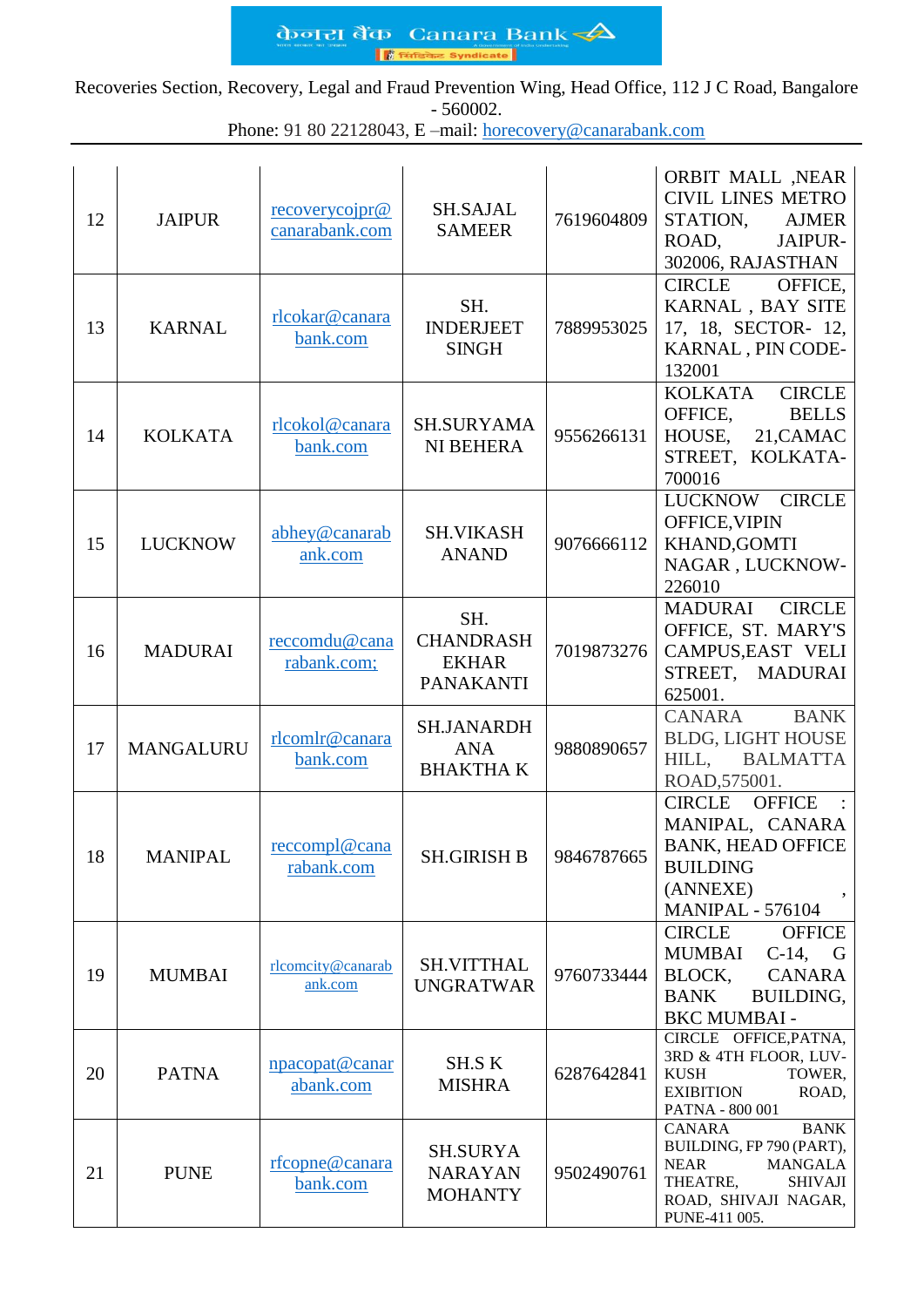केजरा बैंक Canara Bank ■  $\overline{\mathsf{base}}$  Syndicate

Recoveries Section, Recovery, Legal and Fraud Prevention Wing, Head Office, 112 J C Road, Bangalore - 560002.

Phone: 91 80 22128043, E –mail: [horecovery@canarabank.com](mailto:horecovery@canarabank.com)

| 22 | <b>RANCHI</b>                        | ranchico@canar<br>abank.com; | <b>SH. KUMAR</b><br><b>NIRAJ</b><br><b>SHARAN</b> | 9471341266 | <b>CIRCLE</b><br>OFFICE, RANCHI, KAUSH<br><b>CHAMBERS,PP</b><br>ALYA<br>COMPOUND,<br>MAIN<br>ROAD, RANCHI,<br>JHARKHAND-834001               |
|----|--------------------------------------|------------------------------|---------------------------------------------------|------------|----------------------------------------------------------------------------------------------------------------------------------------------|
| 23 | <b>THIRUVANAN</b><br><b>THAPURAM</b> | rlcotym@canara<br>bank.com;  | <b>SH.KRISHNAK</b><br><b>UMAR V</b>               | 8281991507 | <b>THIRUVANANTHAP</b><br>URAM CIRCLE, TC<br>26/173(I), M.G.ROAD,<br>SPENCER JUNCTION,<br>PIN CODE - 695001.                                  |
| 24 | <b>VIJAYAWADA</b>                    | rlcovij@canarab<br>ank.com   | <b>SH.VENKATE</b><br><b>SHWARA RAO</b>            | 9849203628 | CIRCLE OFFICE, 54-<br>15-4B, LAKSHMI<br>AVENUE, $1 ST & 2 ND$<br>FLOOR, SRINIVASA<br>NAGAR<br><b>BANK</b><br>COLONY, VIJAYAWA<br>DA-520 008. |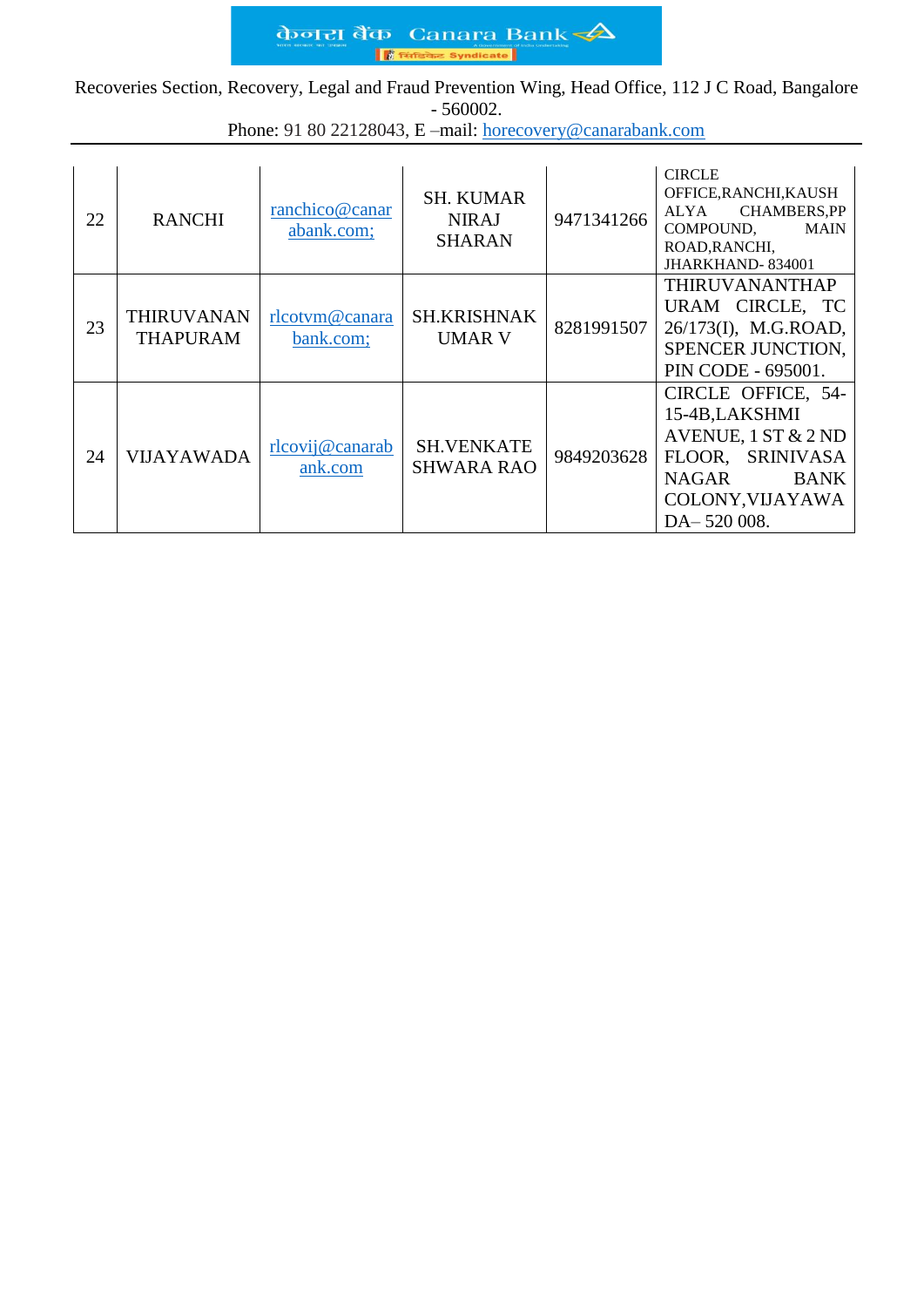## **ANNEXURE -26 FORENSIC AUDIT FORMATS APPLICATION FOR EMPANELMENT AS FORENSIC AUDITORS**

The General Manager/Dy. General Manager, **Date:**  Canara Bank Circle Office,

Dear Sir,

We hereby apply for empanelment as **Forensic Auditors** and furnish hereunder the requisite bio-data/information /documents.

| 1              | Name of the Individual / Firm /<br>Company                                                                                                                                                |  |
|----------------|-------------------------------------------------------------------------------------------------------------------------------------------------------------------------------------------|--|
| $\overline{2}$ | Constitution (Individual /<br>Partnership firm / Company                                                                                                                                  |  |
| 3              | Date of Establishment                                                                                                                                                                     |  |
| $\overline{4}$ | Registered /<br><b>Communication Address of</b><br>the Individual / firm / Company                                                                                                        |  |
| 5              | Contact Phone / Mobile Nos.                                                                                                                                                               |  |
| 6              | PAN No. / TIN No.                                                                                                                                                                         |  |
| $\overline{7}$ | <b>Address of Branch Office</b>                                                                                                                                                           |  |
| 8              | <b>Email Address</b>                                                                                                                                                                      |  |
| 9a             | <b>Registration Number of</b><br>Individual / Firm /<br>Company with Institute of<br><b>Chartered Accountants of</b><br>India / Institute of Cost<br>Accountants of India (as applicable) |  |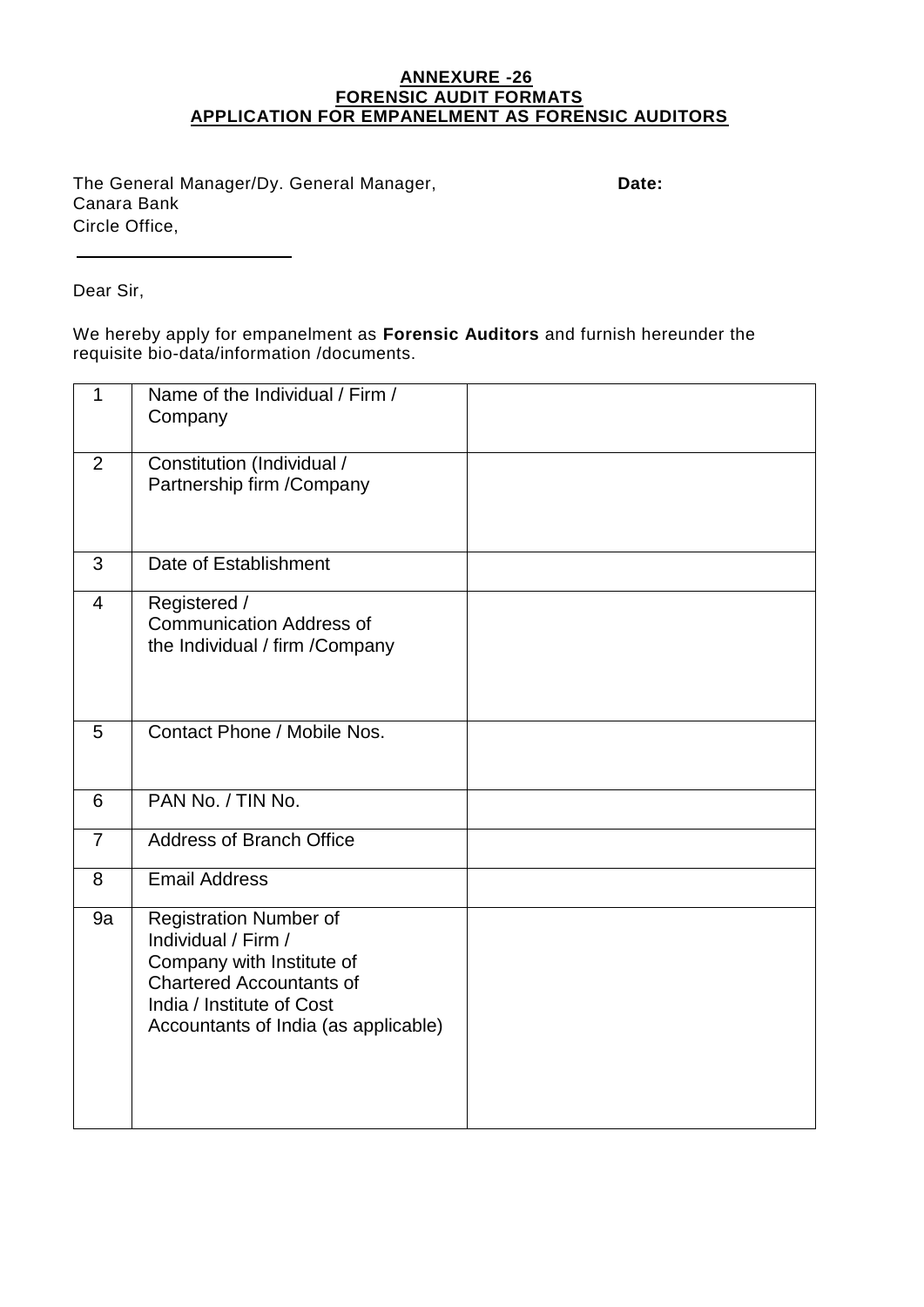| 9 <sub>b</sub> | Whether registered<br>as<br>forensic auditor with IBA? If<br>Registration number<br>Yes,<br>and year of empanelment.                                                                                                          |               |                                  |                                                                                |  |  |                      |
|----------------|-------------------------------------------------------------------------------------------------------------------------------------------------------------------------------------------------------------------------------|---------------|----------------------------------|--------------------------------------------------------------------------------|--|--|----------------------|
| 10             | Whether any disciplinary<br>action by ICAI institutes /<br>pending against<br>any<br>member / partner of the<br>firm / Company (if yes,<br>give details)                                                                      |               |                                  |                                                                                |  |  |                      |
| 11<br>12       | Whether any assignment<br>given by Canara Bank in<br>was refused<br>past<br>$\sqrt{ }$<br>discontinued / terminated<br>of<br>Details<br>Current<br>Assignment/s of Forensic<br>Audit of Public Sector<br><b>Banks on hand</b> |               |                                  |                                                                                |  |  |                      |
| 13             | Nature of present activity<br>of the individual / firm /<br>company and since when                                                                                                                                            |               |                                  |                                                                                |  |  |                      |
| 14             | Particulars of individuals / partners / members / Directors etc.                                                                                                                                                              |               |                                  |                                                                                |  |  |                      |
|                | Name                                                                                                                                                                                                                          | Qualification | <b>ICAI</b><br>Membership<br>No. | of<br>Date<br>Date of<br>Certificate of FCA/ACA Mobile<br>Prestice<br>Practice |  |  | DISA/<br><b>CISA</b> |
|                |                                                                                                                                                                                                                               |               |                                  |                                                                                |  |  |                      |
| 15             | Details of Associate firms, if any, of the applicant firm / company and their current<br>assignment of Forensic Audit of public sector banks on hand (Please attach proof<br>in this regard)                                  |               |                                  |                                                                                |  |  |                      |
| 16             | Additional information :                                                                                                                                                                                                      |               |                                  |                                                                                |  |  |                      |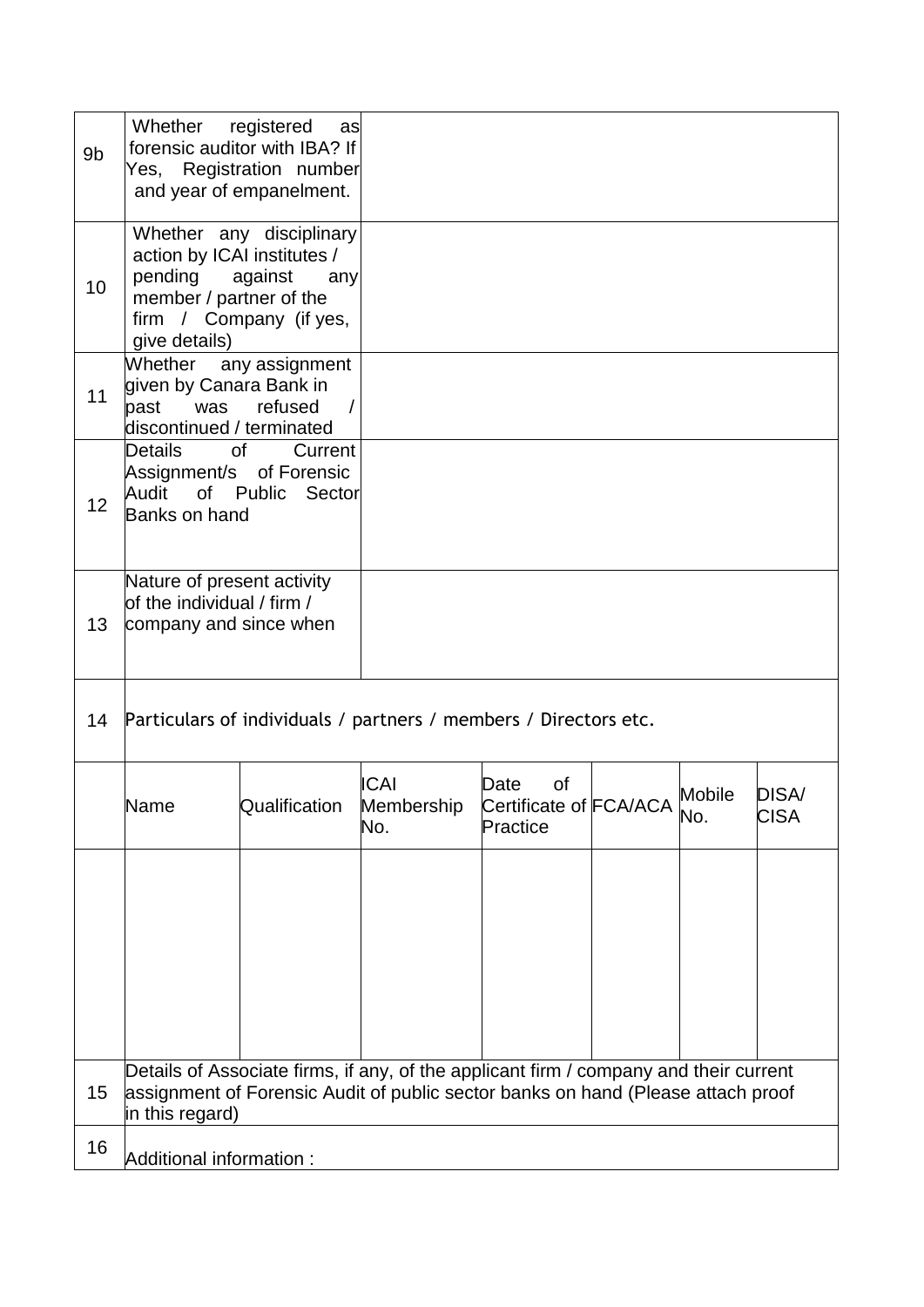| A) | If individual / firm / partner / company or its Director/s etc. have availed any<br>credit facilities / stood as guarantor with Canara Bank, please furnish the following<br>details:                                          |                                  |                                                 |                |
|----|--------------------------------------------------------------------------------------------------------------------------------------------------------------------------------------------------------------------------------|----------------------------------|-------------------------------------------------|----------------|
|    | Name of individual<br>$/$ firm $/$<br>partner / company or<br>its<br>Director/s etc.                                                                                                                                           | Name of Bank 's<br><b>Branch</b> | Nature of<br>credit<br>facilities/<br>Guarantee | Account<br>No. |
|    |                                                                                                                                                                                                                                |                                  |                                                 |                |
| B) | If any of your client is having<br>credit facilities with Canara<br>Bank, furnish names of the<br>branches:                                                                                                                    |                                  |                                                 |                |
| 17 | Revenue & Net Profit during the<br>3 years of the firm /<br>last<br>company                                                                                                                                                    |                                  |                                                 |                |
| 18 | Details of present set-up /<br>infrastructure<br>available<br>to<br>conduct the forensic audit of<br>Branches / offices<br>$\sqrt{ }$<br>our<br>locations all over the country                                                 |                                  |                                                 |                |
| 19 | of<br>Particulars<br>empanelment<br>with<br>other<br>banks/ financial<br>institutions for forensic audit                                                                                                                       |                                  |                                                 |                |
| 20 | experience in forensic<br>Past<br>of other<br>PSU/Fls (give<br>audit<br>details<br>year-wise<br>data of<br>number of borrowal accounts of<br>various Banks and period of<br>such<br>assignment<br>with<br>supplementary proof) |                                  |                                                 |                |
| 21 | Furnish details if the individual<br>firm / company or its Director<br>has been depanelled by any<br>Bank/organization in the past                                                                                             |                                  |                                                 |                |

We solemnly declare that the information furnished above is complete and entirely true, and nothing has been concealed.